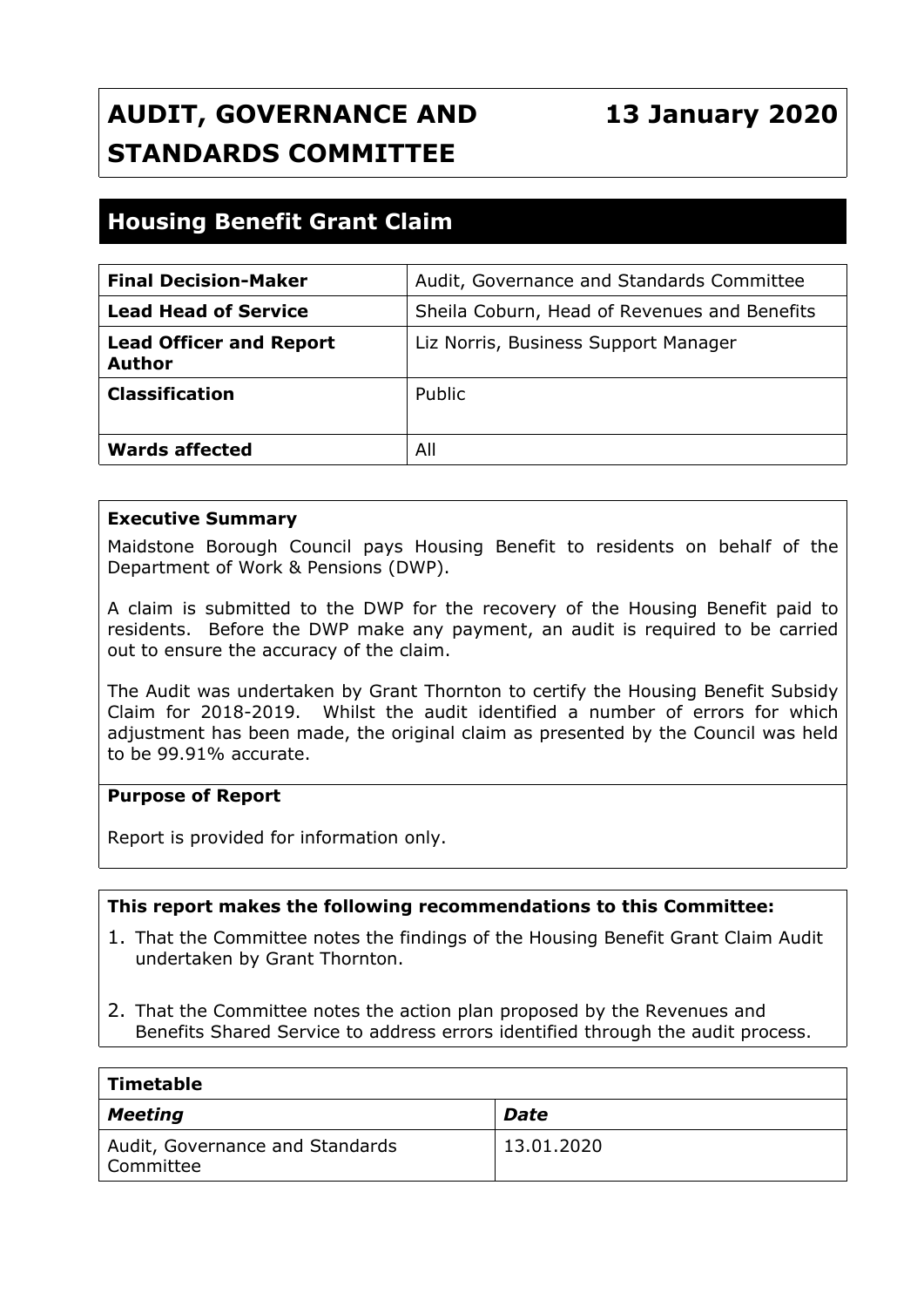# **Housing Benefit Grant Claim**

### **1. CROSS-CUTTING ISSUES AND IMPLICATIONS**

| <b>Issue</b>                                              | <b>Implications</b>                                                                                                                                                                                                                                                                                                                                                                                                                                                                                                                                                                           | Sign-off                                    |
|-----------------------------------------------------------|-----------------------------------------------------------------------------------------------------------------------------------------------------------------------------------------------------------------------------------------------------------------------------------------------------------------------------------------------------------------------------------------------------------------------------------------------------------------------------------------------------------------------------------------------------------------------------------------------|---------------------------------------------|
| <b>Impact on</b><br><b>Corporate</b><br><b>Priorities</b> | In maintaining effective financial controls the<br>Council is able to confidently progress its<br>priorities                                                                                                                                                                                                                                                                                                                                                                                                                                                                                  | Head of<br>Revenues<br>and Benefits         |
| <b>Cross</b><br><b>Cutting</b><br><b>Objectives</b>       | No impact                                                                                                                                                                                                                                                                                                                                                                                                                                                                                                                                                                                     | Head of<br>Revenues<br>and Benefits         |
| <b>Risk</b><br><b>Management</b>                          | The work undertaken by Grant Thornton<br>provides external assurance to the Council on<br>the effectiveness of arrangements for the<br>accurate payment and recording of benefit<br>expenditure                                                                                                                                                                                                                                                                                                                                                                                               | Head of<br>Revenues<br>and Benefits         |
| <b>Financial</b>                                          | The adjustments outlined have no impact on the<br>net value of the Council's claim and the level of<br>error identified does not indicate any significant<br>underlying control weaknesses.                                                                                                                                                                                                                                                                                                                                                                                                   | Section 151<br>Officer &<br>Finance<br>Team |
| <b>Staffing</b>                                           | No Impact                                                                                                                                                                                                                                                                                                                                                                                                                                                                                                                                                                                     | Head of<br>Revenues<br>and Benefits         |
| Legal                                                     | The Department for Work and Pensions has<br>developed the Housing Benefit Assurance<br>Procedure (HBAP) that provides a<br>comprehensive guide to providing assurance of<br>Housing Benefit Subsidy claims<br>submitted by Local Authorities including the<br>testing methodology to establish a basis for the<br>assurance and amendment of claims prior to<br>final submission and the provision of<br>the tools with which to conduct the assurance<br>engagement.<br>The Housing Benefit Grant Claim Audit by Grant<br>Thornton was undertaken in accordance with<br>the HBAP procedures. | Legal Team                                  |
| <b>Privacy and</b><br>Data<br><b>Protection</b>           | No Impact                                                                                                                                                                                                                                                                                                                                                                                                                                                                                                                                                                                     | Head of<br>Revenues<br>and Benefits         |
| <b>Equalities</b>                                         | No Impact                                                                                                                                                                                                                                                                                                                                                                                                                                                                                                                                                                                     | Head of<br>Revenues                         |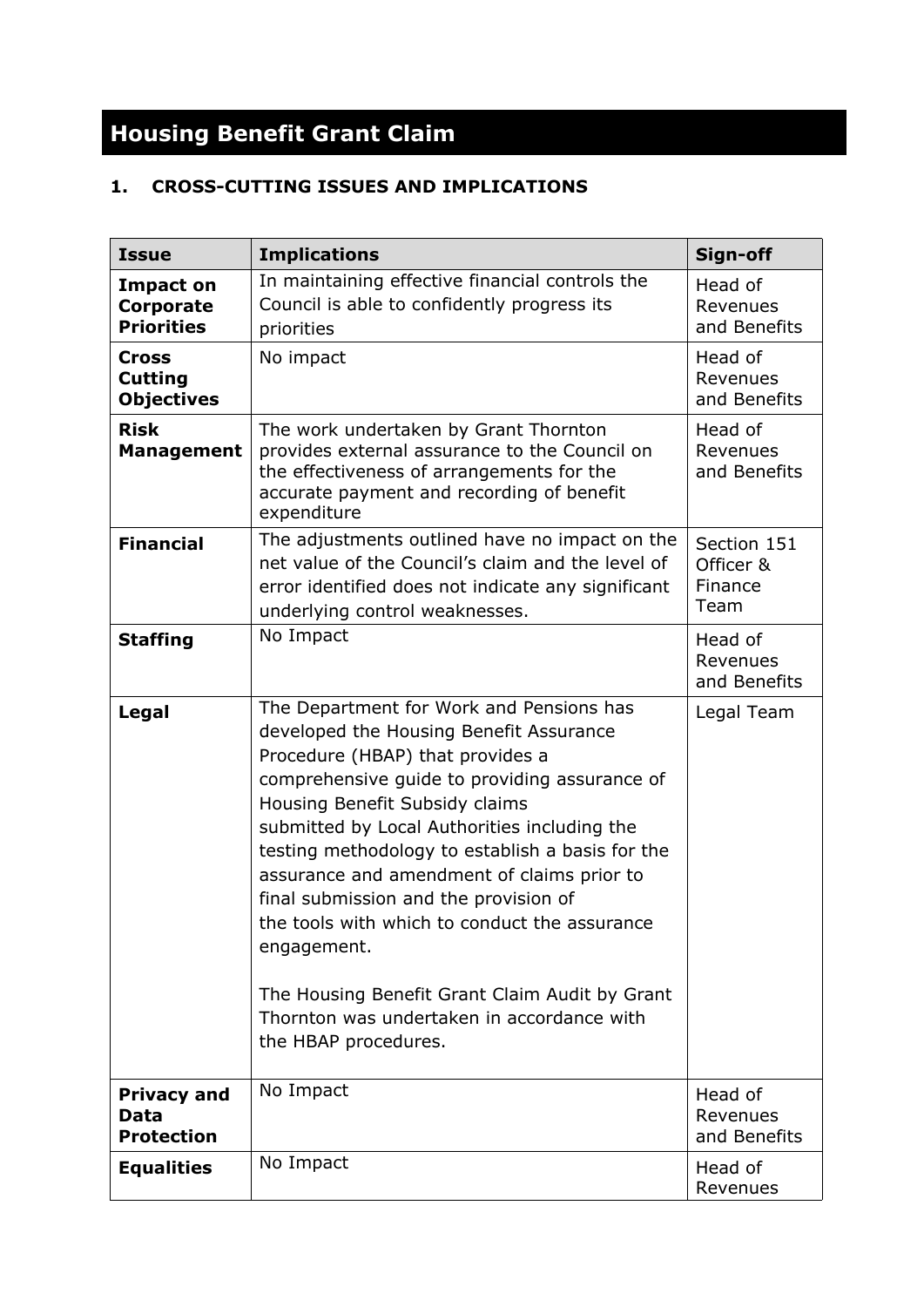|                                     |           | and Benefits                                   |
|-------------------------------------|-----------|------------------------------------------------|
| <b>Public</b><br><b>Health</b>      | No Impact | Head of<br>Revenues<br>and Benefits            |
| <b>Crime and</b><br><b>Disorder</b> | No Impact | Head of<br>Revenues<br>and Benefits            |
| <b>Procurement</b>                  | No Impact | Head of<br>Service &<br>Section 151<br>Officer |

#### **2. INTRODUCTION AND BACKGROUND**

- 2.1 The process was completed in advance of the 30 November 2019 deadline set by the Department of Work and Pensions (DWP).
- 2.2 Internal Audit undertook an initial sample check of 40 Housing Benefit claims across the main areas of expenditure and identified 4 errors.
- 2.3 The total value of these errors was £466.00 which resulted in the claim being amended.
- 2.4 As a result of the errors identified, a further sample of 200 cases were checked with a further 30 errors identified.
- 2.5 No new errors were identified in 2018/2019 within the largest area of expenditure. However, the Auditors are required to carry out testing on prior year errors. This required a further 120 cases to be checked. As a result 13 errors were identified.
- 2.6 The value of errors when extrapolated across the subsidy claim provided for a total gross adjustment of £38,827, with the net effect being no change to the overall value of the claim submitted by the Council, due to the errors attracting the same rate of subsidy. That error rate suggests the original claim as presented by the Council was 99.91% accurate.
- 2.7 The Revenues and Benefits Service carried out 55,984 benefit assessments during 2018-2019 and whilst that work is undertaken with a high degree of accuracy, supported by robust quality assurance measures, a level of error is unavoidable. It is commonplace for Housing Benefit grant claims to be qualified.
- 2.8 The initial errors found and planned actions can be summarised as follows: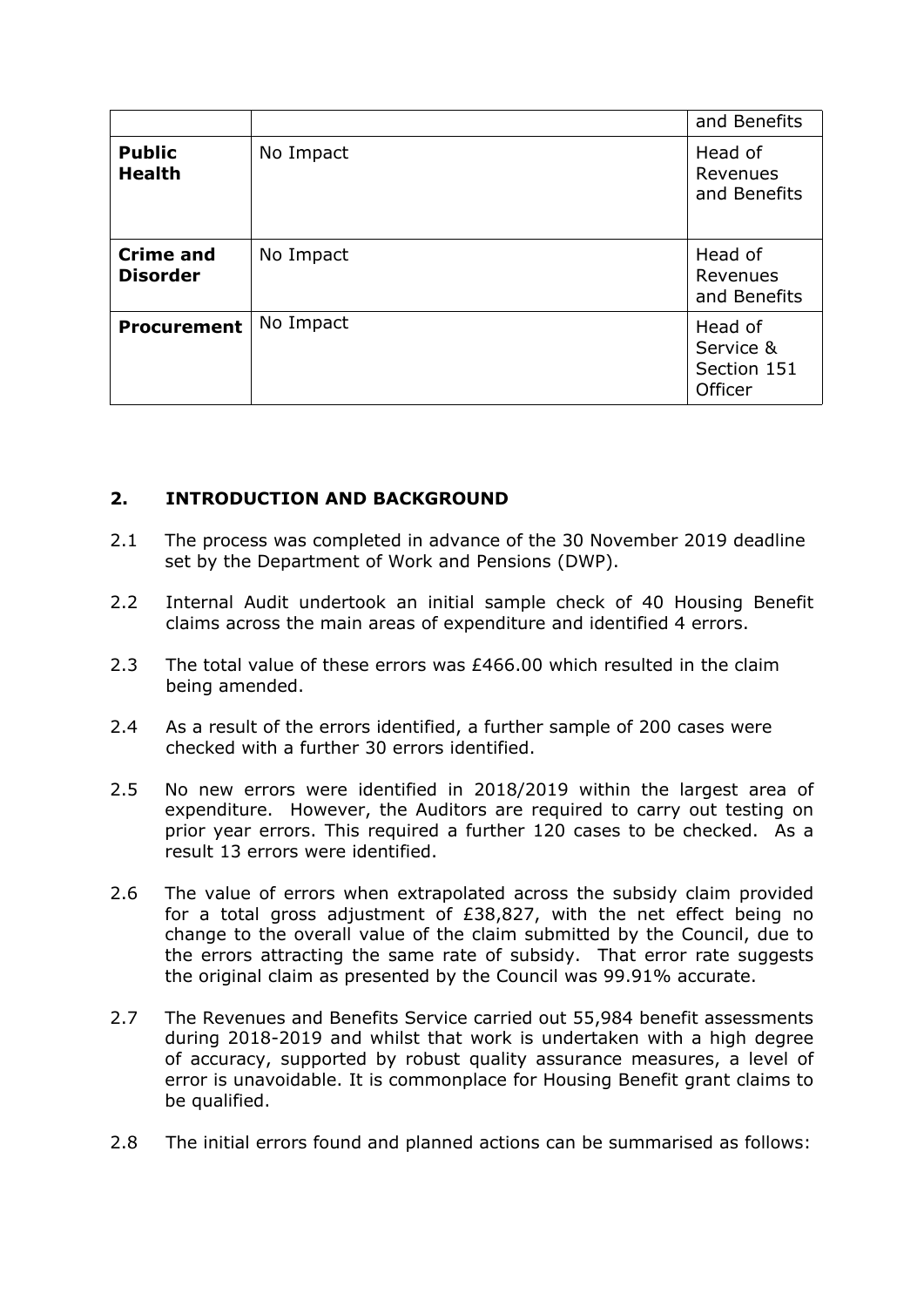| Error                                                                                                                                     | Planned action                                                                                              |  |
|-------------------------------------------------------------------------------------------------------------------------------------------|-------------------------------------------------------------------------------------------------------------|--|
| <b>Family Premium applied incorrectly</b><br>- this error occurred as a result of<br>applying Family Premium                              | Subsidy Training has been<br>arranged for 16 & 20 January 2020<br>for the department.                       |  |
| This resulted in the customer being<br>overpaid. The overpayment has<br>been held to be non recoverable.                                  | The Revenues & Benefits team will<br>be carrying out 100% checking in<br>the areas identified in advance of |  |
| The customer was not adversely<br>affected.                                                                                               | submitting the 2019/2020 grant<br>claim                                                                     |  |
| Incorrect classification of an<br>overpayment - this error occurred<br>when an officer wrongly classified<br>the cause of the overpayment |                                                                                                             |  |
| The customer was not adversely<br>affected.                                                                                               |                                                                                                             |  |
| Incorrect calculation of earnings -<br>this resulted in the customer being<br>overpaid.                                                   |                                                                                                             |  |
| This overpayment has been held to<br>be non recoverable                                                                                   |                                                                                                             |  |
| The customer was not adversely<br>affected.                                                                                               |                                                                                                             |  |
| Incorrect calculation of Working Tax<br>Credits -this resulted in the<br>customer being underpaid and this<br>has been corrected.         |                                                                                                             |  |

#### **3. AVAILABLE OPTIONS**

3.1 Report is provided for information only.

#### **4. PREFERRED OPTION AND REASONS FOR RECOMMENDATIONS**

4.1 Report is provided for information only.